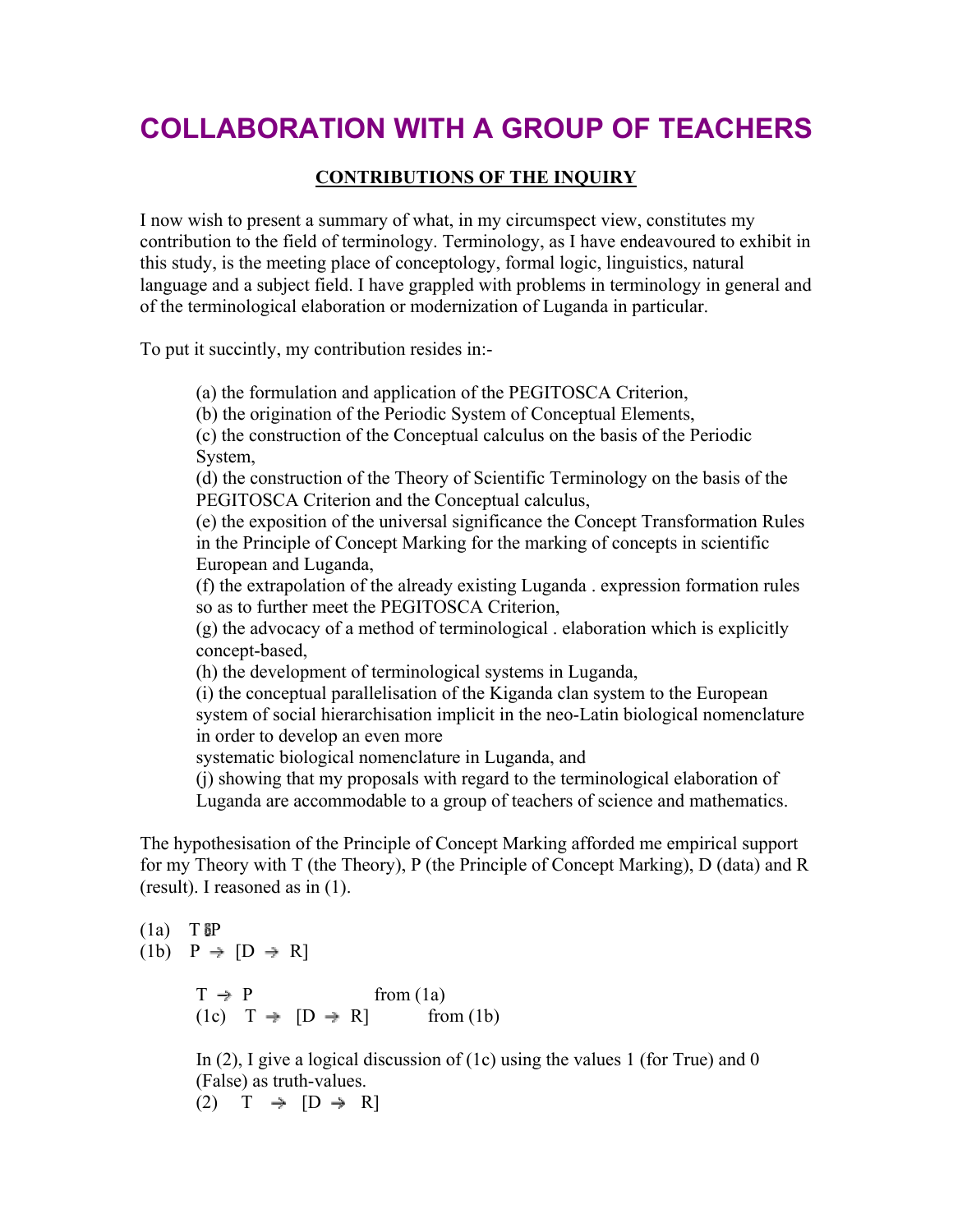- 1 1 1 1 1
- 0 1 1 1 1

On the basis of (2), I can justifiably claim that T was sustained. Now, suppose I consider the auxiliary assumption that the Theory applies to all natural languages. Then the discussion would proceed as in (3).

(3)  $[T \land L] \rightarrow [D \rightarrow R]$ (a) 1 1 1 (b) 1 0 0 (c) 0 0 1 1 1 1 1 (d) 0 0 0

Cases (b)-(d) are possible negative scenarios. Ideally, one would have to examine the Theory for every natural language. However, if I assume that scientific conceptualisation is intrinsically possible in all languages of the world, then T should be tenable.

One perennial problem in terminological practice, as it emerged during my collaboration with linguists, and teachers of science and mathematics, is that of choice between an already established term (antecedence) and a coinage, or between a native term and a lugandisation. This PEGITOSCA-related problem was disposed of as follows.

In chemical and biological nomenclature, global internationality leads to Eurocentric internationality. Transparency is inevitably compromised.

Antecedence and systemicity may be mutually exclusive as in (4) (4) *ekisire*:  $P + a + S + G = 3 + 2 - 2 - 2 = 1$ 

*akagulu* -x:  $P + a + S + G = 3-2+2+2=5$ For popular parlance, I do not reject *ekisire* (cf. Sec.VI.2 (16))

A coinage based on the native lexical stock may be imprecise as in (5) (5) *kannabutonde,* Gk *physis* "nature":

```
T + P = 1 - 3 = -2 (rejected)
fizika: P + T = 3 - 1 = 2 
At times an antecedent term may compete with a tranparent coinage and an 
opaque lugandisation as in (6) 
(6) okubala: P + r + a + T = -3 - 3 + 2 + 1 = -3mathematika: P + r + a + T = 3 + 3 - 2 - 1 = 3kannakubala: P + r + a + T = 3 + 3 - 2 + 1 = 5where the receptors are secondary school learners.
```
If, however, Eurocentric internationality were a coveted state-of-affairs, then (6) could become (7)

(7) *mathematika*:  $3 + I = 5$